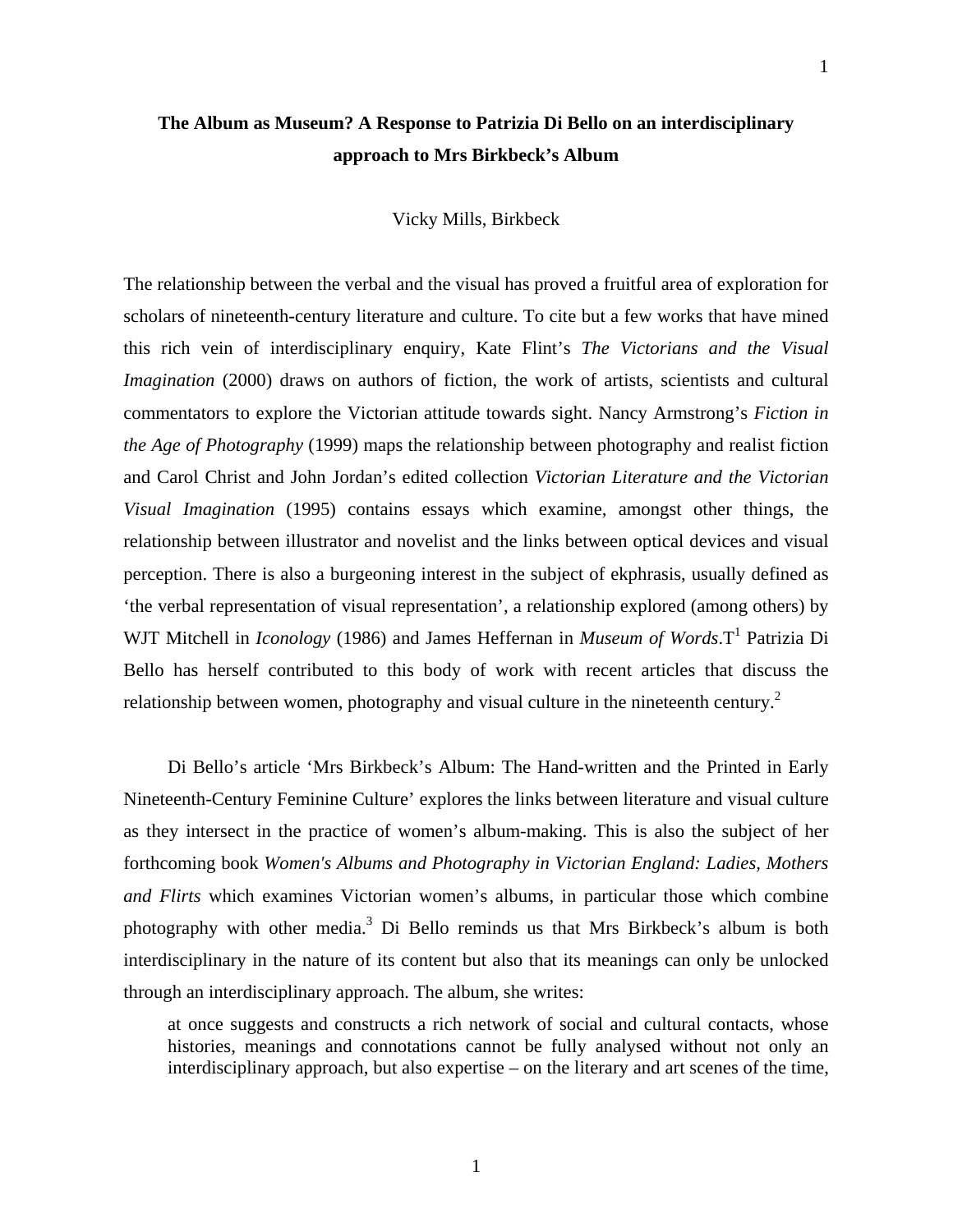on diplomatic and women's history, on visual and print cultures – best provided by a team (6).

By overseeing the digitalization of the album, Di Bello aims to facilitate interdisciplinary collaborative research into the individual contributions in the album and to make this unique object available to a wider audience.

Mrs Birkbeck's album, a leather-bound, 250 page long volume, contains a collection of literary and visual material contributed by a number of important figures in Victorian society including author Mary Wollstonecraft Shelley, poet Letitia Elizabeth Landon, artist William Behnes and social reformer Robert Owen. In introducing us to the album, Di Bello raises a number of useful questions about how such a collection of texts and images generates meaning:

Are these created by the authors who have contributed individual entries to the album, or by Mrs Birkbeck as the collector or 'curator' of the album as a whole? Are we to see the album as the statement of an author, perhaps as a form of informal or private written speech, like diaries; or as evidence of reading practice, of how one particular woman read, copied, contributed or sought contributions of texts and images? (7).

This multidimensionality will be fascinating to unpick once the digitization project is complete. Di Bello's aim in her article, however, is to explore the meaning of the album as a whole and to consider it 'as part of a feminine culture (and a culture of femininity) constructed by and through the image of the 'lady'(9).' She begins by focusing on those selfreflexive entries which address the topic of the album itself, arguing that these contributions reveal an understanding of the practice of album-making as a middle-class female accomplishment (10-12). In these, questions of arrangement and composition are immediately foregrounded. For example, an entry by John Britton explicitly addresses the form of the album, described as 'a quilt of patchwork [which] consists of various miscellaneous pieces of different hues and qualities, but jointly combining to make a pleasing and useful whole'(13).

This description of the album as 'various […] pieces' collected together to form a 'whole' invokes one of the Victorian period's most enduring institutions, the museum, which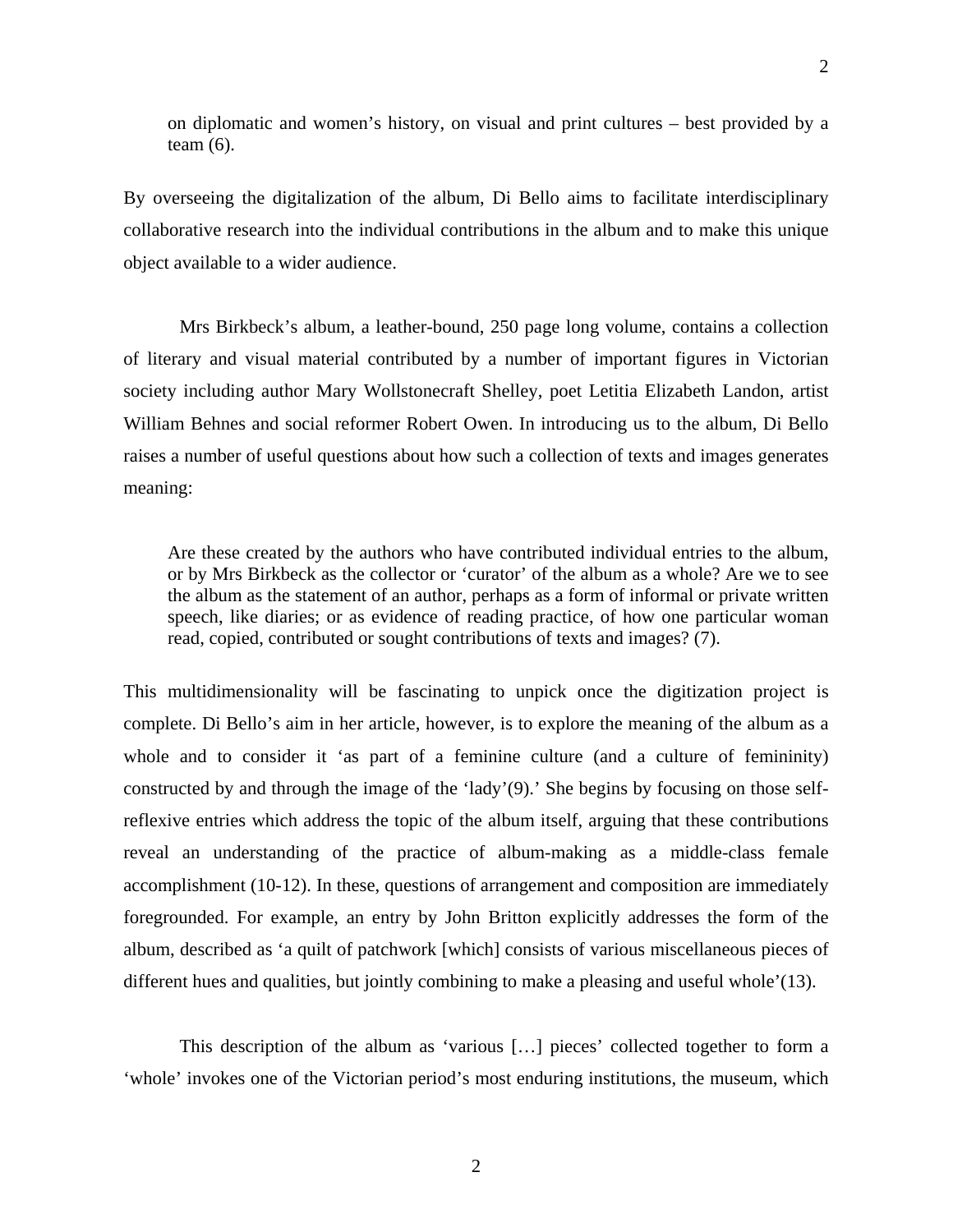is the starting point for my own doctoral research on the museum idea in nineteenth-century literature. I would like to suggest a model in which women's album-making can be interpretedthrough an analysis of museum language and practices.<sup>4</sup> In this way, it is possible to show how the album both subverts and appropriates aspects of the Victorian museum. Di Bello remarks on the differences between the album and the museum arguing that unlike museums, 'albums impose little taxonomic order or value on their contents'(7) but the language she uses to describe the album suggests some interesting parallels. She talks about the 'sequences and juxtapositions' that are evident in the album, both of which are key elements in museum display (7). For example, it is noteworthy that the date of Anna Birkbeck's death in 1851 coincides with a suggestive entry at the back of the album which appears to state 'Year Museums, le 28 Septembre  $1851'$  $1851'$  $1851'$ .<sup>5</sup> The entry reflects the contemporary interest in the Great Exhibition and its place at the end of the album implies a link between Mrs Birkbeck's life span and that of her collection. This highlights a correspondence between the composition of the album and the construction of the conventional museum display with its clear chronological progression from beginning to end. However, as Di Bello implies, Mrs Birkbeck's album also challenges the idea of the traditional, sequential taxonomic display. Although it embodies a temporal space that runs from 1823 to 1851, the entries are not arranged chronologically. Hence a poem titled 'Solitude' dated 1823 is found on p187, after an anonymous sketch of two women on p.167, which dates from 1841. As Laurel Brake has argued in relation to the periodical, the album is also 'historical, contingent, looking backward and forward with a historical identity'.<sup>6</sup> In the same way that the contributions to the album form a rich, intertextual matrix, their historical identities engage in a kind of temporal interplay which challenges the concept of the chronologically progressive museum display. This historical interaction is illustrated further when we find that a ticket to the International Exhibition of 1862 is loosely inserted on p.41. Whilst this is suggestive of the museum interests of the readers of the album,<sup>[7](#page-8-2)</sup> it also acts as a piece of chronologically displaced material culture, reminding us of the ongoing life of the album as literary artefact that continues to engage with the present after the death of its author/curator.

To dismiss the similarities between the album and the Victorian museum on the basis of the former's challenge to taxonomia, however, would be premature. Many Victorian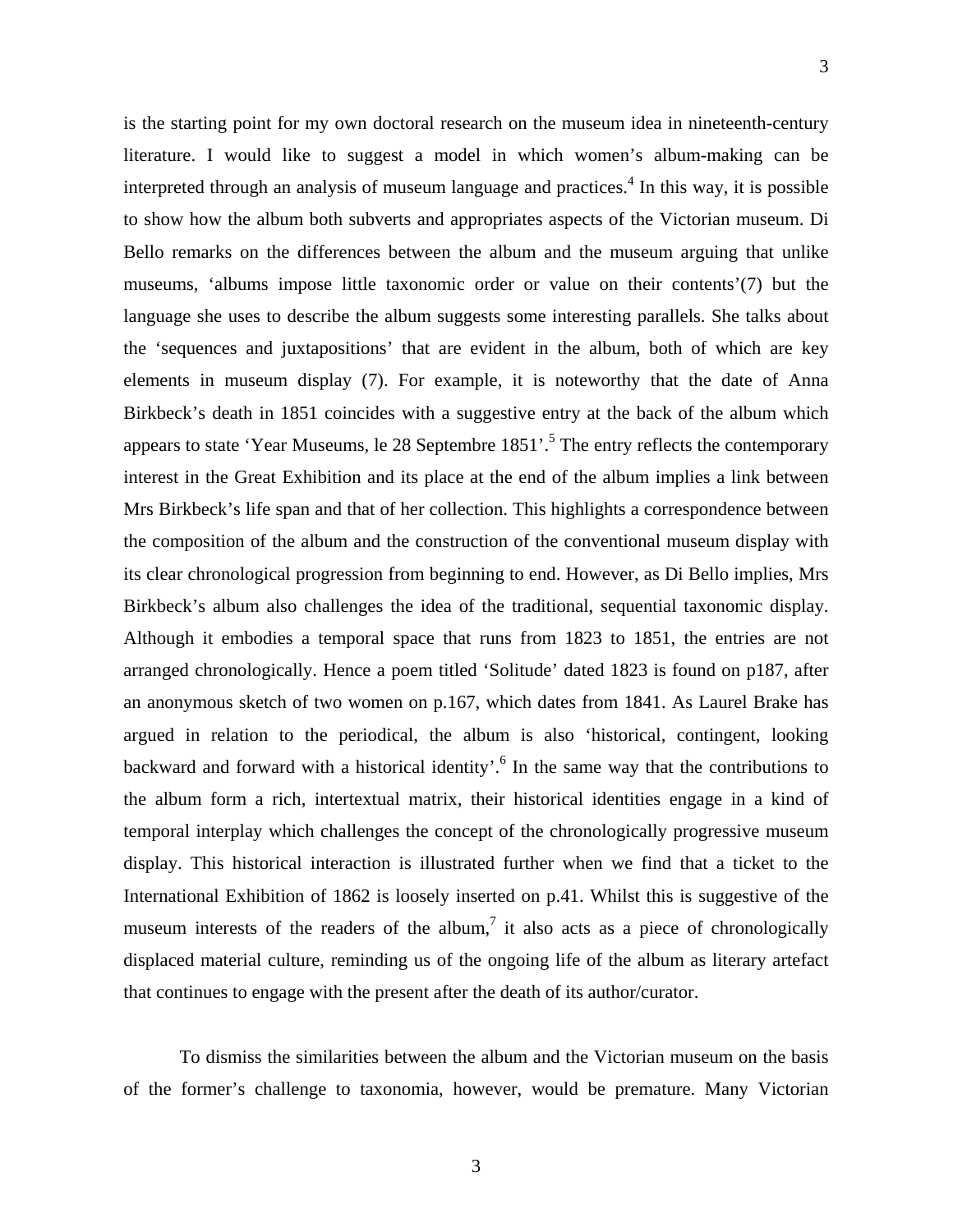Museums were systematic in their approach to display, drawing on evolutionary ideas to create typological narratives, but they are not synonymous with taxonomia. If we take a different model of the museum, it can be argued that in fact, women's albums utilize some aspects inherent in museum display, particularly juxtapositional elements. Recent work in Museum Studies (another discipline that can be brought usefully to bear on this subject) suggests a less reductive model of the museum in which the visitor is at the centre of the interpretive process and effects her own metonymic collisions by moving through and between objects.<sup>[8](#page-8-6)</sup> This 'constructivist' museum visitor can be seen at play in the Victorian museum. Despite contemporary constructions of the nineteenth-century museum and its objects as 'intimately connected with notions of progress – historically, technically and socially', it is important to remember that museums also contain people and where the visitor enters, surprising things can occur.<sup>[9](#page-8-7)</sup> One only has to look at fictional representations of museums (see the anarchic scenes at the Sydenham Crystal Palace in Gissing's *Nether World*) to see that visitors don't always read museum scripts, consume 'object lessons' or move through the space in the ways dictated by curators.<sup>10</sup>

Mieke Bal has discussed how in the art museum, meanings emerge when 'one image reads another by hanging next to it', even if these meanings were not anticipated by the curator.<sup>11</sup> In Mrs Birkbeck's album, the juxtaposition of entries suggests a series of fascinating metonymic relationships. Di Bello points to an interesting combination of entries in which a poem by George Birkbeck is positioned in the album next to the card announcing his own funeral. Further exploration of the album will no doubt reveal more interesting juxtapositions, 'knowingly curated' or otherwise.<sup>12</sup> Like the visitor to the museum, the reader of the album is free to create her own associations by starting in the middle or dipping in and out and with this comparison, a clear affinity emerges between ideas inherent in readerresponse theory and the concept of the constructivist museum visitor.<sup>13</sup> Some of the contributions reflect this reader/visitor-centred approach highlighting the fact that contributors are both readers and writers and revealing an interesting adjunct to the idea of juxtaposition which lies in the dialogic nature of the entries. For example, a poem on p.95 by Eliza L. Emmerson was written 'on reading the beautiful lines written upon the statue of the infant son of Mr Hope', referring to a poem on p.86 by Joseph Bannan. This is an ekphrastic description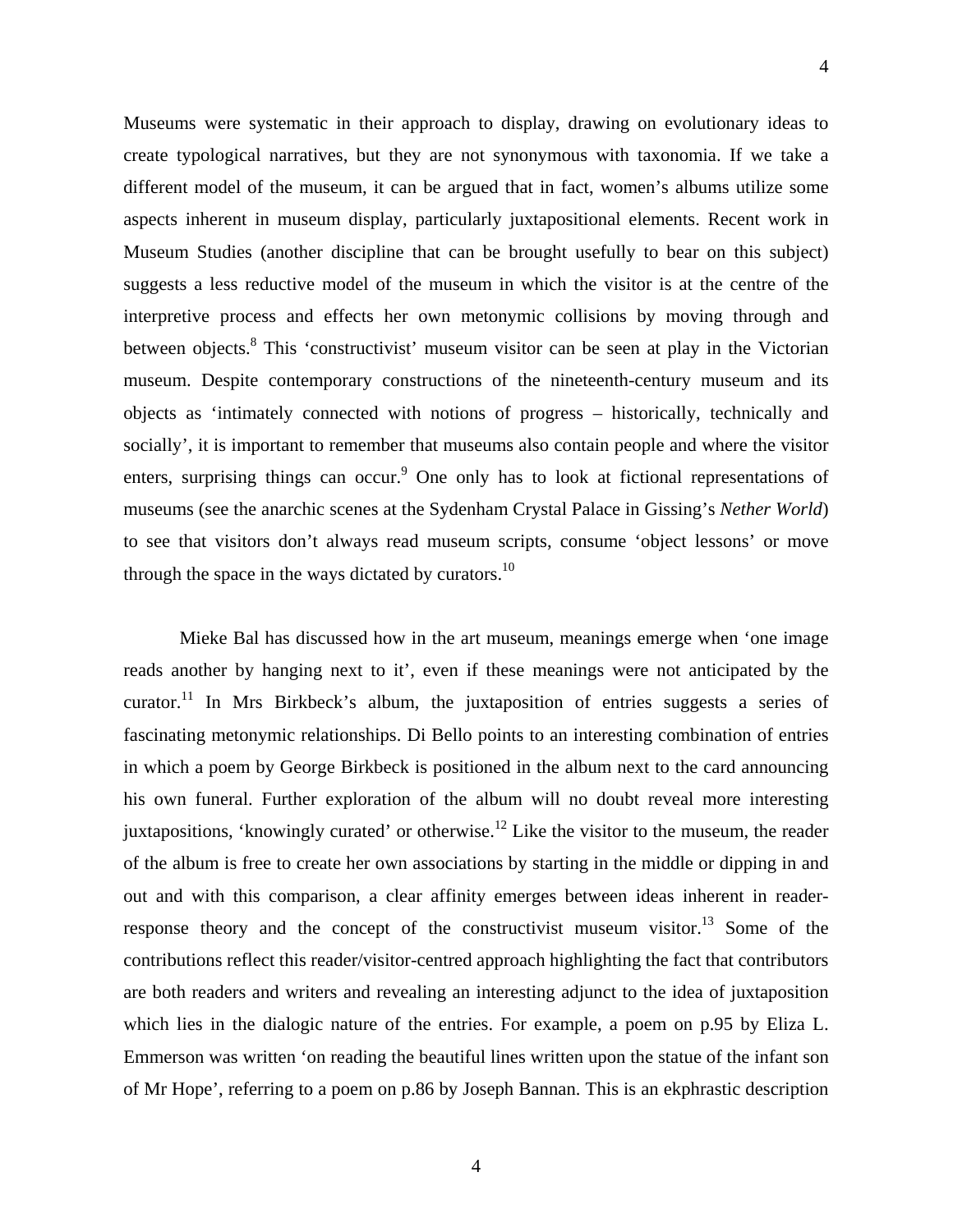once removed; a gallery discussion that takes place in text, collected and exhibited by Anna Birkbeck.

5

And it is to the figure of the female collector that Di Bello now turns. She situates the album alongside the collecting practice of high status eighteenth-century women such as the Lennox sisters who collected poetry, books, porcelain and paintings, including portraits painted by their friends, highlighting a social network akin to that reflected in the album. The collecting and amateur art activities of Louisa Conolly (nee Lennox) are examples of a woman using the domestic interior as an exhibition space and Di Bello describes how women 'had the time and cultural means to cultivate their taste, not only as consumers but also as practicing amateurs'(19).'In this context', she argues

we can see Mrs Birkbeck's album as a miniaturised and compressed version of the kind of collections more wealthy and aristocratic women were able to spread over drawing rooms, picture galleries, libraries and specialised print rooms. The album formed and displayed her taste and showcased her husband's reputation, not only for selfish satisfaction, but also for the benefit of her family and visitors (20).

The album highlights the productive role of women in cultural exchange and challenges the association of women solely with consumerism. Later in the century, collectors Charlotte Schreiber and Dorothy Neville kept detailed records of their collecting activity and it would be very helpful if archive material existed in which Anna Birkbeck similarly discusses the processes involved in the creation of her album in a way that might shed light on her role as collector/curator. [14](#page-8-10) Without such material, what conclusions can we draw? As Di Bello shows, those entries that address her as gendered subject help construct Mrs Birkbeck as a 'lady of taste', but are there any other ways in which her gendered subjectivity enters the discourses of the album? Perhaps this emerges in those entries addressed not directly to Mrs Birkbeck but that take women as their subject. If we see these entries as collected 'objects' we can examine them using some key ideas about collecting and the construction of identity. According to Russell Belk, 'because a collection results from purposeful acquisition and retention, it announces identity traits with far greater clarity and certainty than the many other objects owned'.<sup>15</sup> Thus, the objects with which we surround ourselves are part of our selves.<sup>[16](#page-8-11)</sup> In this way, the poem on p.143 in which beauty is deemed to be of secondary importance to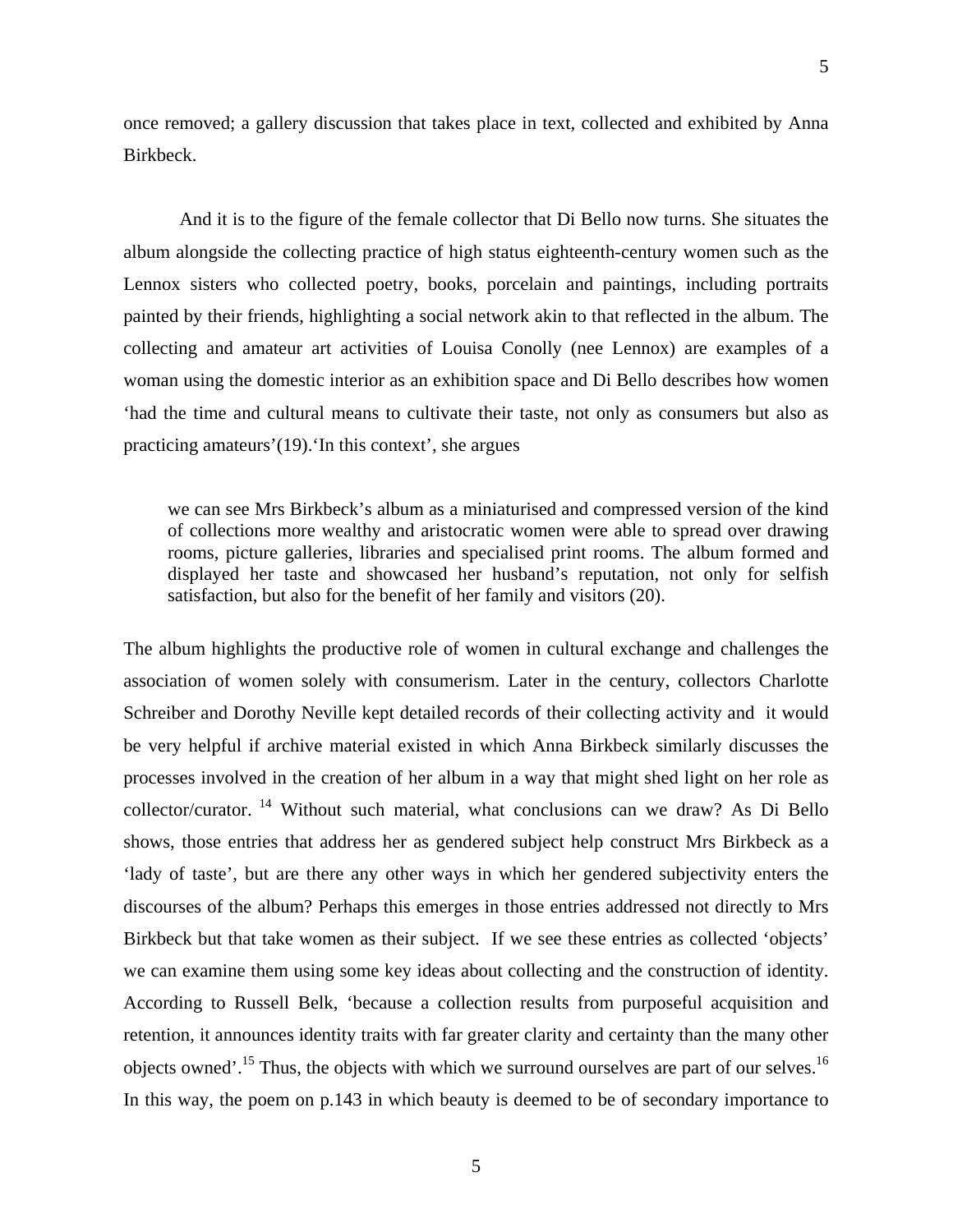6

'plain good nature' might suggest something of Anna Birkbeck's own views on the subject. Furthermore, the female reflection described in the poem on p.194 which returns the gaze of a woman 'with answering look of sympathy and love' suggests, perhaps, something of the importance of sisterhood to Anna Birkbeck and the self-confidence that ensues from mutual female affirmation. At the very least, the album displays her interests, in drawing, landscape (see picture of Crummock lake on p.179) and children. Much of this is speculative and the argument may stand or fall on how far Mrs Birkbeck gave her contributors a free reign or how far she encouraged them to focus on particular subjects. Nonetheless, it is fascinating for the reader/visitor to reflect on the potential meanings that emerge through an analysis of her 'collection'.

The idea of the collection remains key in the final part of Di Bello's article where she considers albums as printed media, arguing that they need to be seen in relation to the ways in which such media represented and appropriated feminine collecting practices. She discusses the rise in popularity of 'annuals'; a mixture of prints, poems, prose and periodical material in which 'images were chosen first, and then accompanying texts were commissioned to match or poetically illustrate the images'(25). This, I would suggest, is reminiscent of objectlabelling practices in museums and the tensions that lie therein and it shows that in the case of albums, such a forced ekphrastic approach can cause problems. The battle between word and image is commented on by Mrs Oliphant who writes 'whether it will ever be possible to make verses and pictures 'to match' without sacrificing one of the united arts […] it is a question which we will not undertake to answer'(26). Di Bello is particularly interesting on representations of such albums and illustrated books in fiction. In *Jane Eyre*, 'looking at albums […] is a cool pose in a social and sexual game of momentary seductions and skirmishes in long-term strategies of matrimonial conquest' (28-9). In *Vanity Fair*, albums are examples of the use of visual culture to climb up the social scale and in *Middlemarch*, the keepsake is used to show that despite her accomplishments, Rosamund Vincy is still ignorant of 'cultural subtleties' (32). These fictional examples show the extent of the album/annual's immersion in early nineteenth-century culture and illustrate some of the ways it was used to construct different models of femininity. Anna Birkbeck's album, however, is a cut above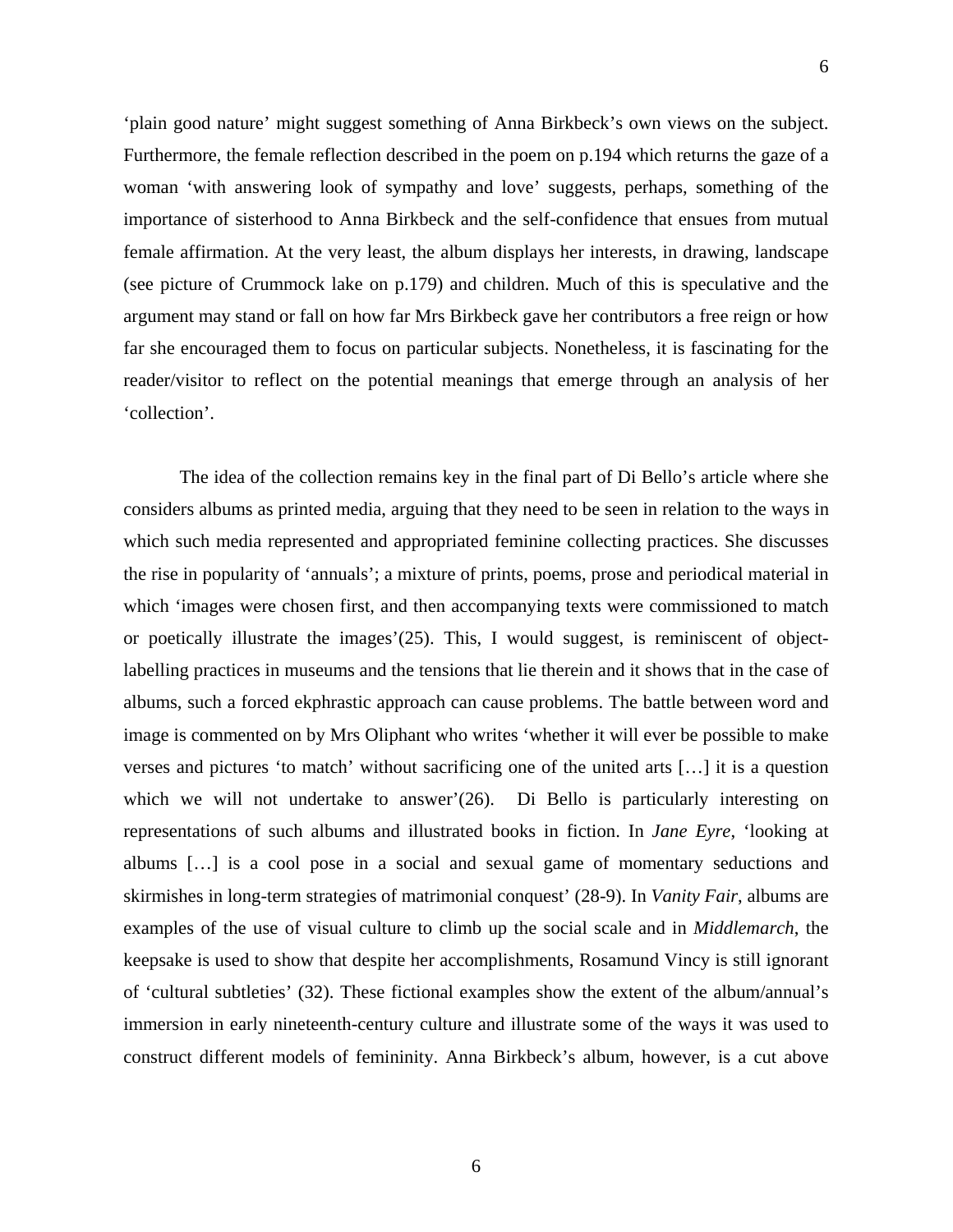such annuals and as Di Bello shows, the personal, 'one-off' nature of the album 'removes it from the world of mass-circulated and commodified culture'(32).

The album is indeed a 'one-off'. A unique mixture of the verbal and the visual but also of the palpable; its materiality as book-object and the tactility of the decoupage in certain entries forming a key part of its character. Like many contemporary museums which have embarked on the digitization of their collections, these factors present a challenge to Di Bello's project. How can the materiality of the album, its 'thingness', be rendered digitally so that, in the words of the Nineteenth-Century Serials Edition project, a resource is created which 'preserves what is gained in readers' experiences of engaging with periodicals as historical material objects'.<sup>17</sup> In a recent reading of Walter Benjamin's essay 'Unpacking my library', I was struck by his reference to women's album-making and his emphasis on the importance of the long-term survival of such objects: 'Now I put my hands on two volumes bound in faded boards which, strictly speaking, do not belong in a book case at all: two albums with stick-in pictures which my mother pasted in as a child and which I inherited'.[18](#page-8-8) It is interesting to speculate on Benjamin's mother creating her album at around the same time as Mrs Birkbeck but Benjamin's essay is also illuminating in that it places the women's album alongside other literary artefacts worthy of consideration as part of a library. These include 'autograph books or portfolios containing pamphlets or religious tracts [...] leaflets and prospectuses [...] handwriting facsimiles [...] and certainly periodicals'.<sup>19</sup> This acts as a useful (though somewhat daunting) reminder to those working in the field of nineteenthcentury studies of the sheer range of extant material available that demands attention, and its topical variety reminds us once again of the need to develop skills in interdisciplinary enquiry that will help make sense of it all.

The album is now part of a broader collection in the library at Birbeck and thus its 'museum life' continues. Benjamin talks about the importance of inheritance in relation to his mother's albums: 'For a collector's attitude towards his possessions stems from an owner's feeling of responsibility toward his property. Thus it is, in the highest sense, the attitude of an heir, and the most distinguished trait of a collection will always be its transmissibility'.<sup>20</sup> Di Bello's digitization project will allow us all to become the heirs of Mrs Birkbeck's album and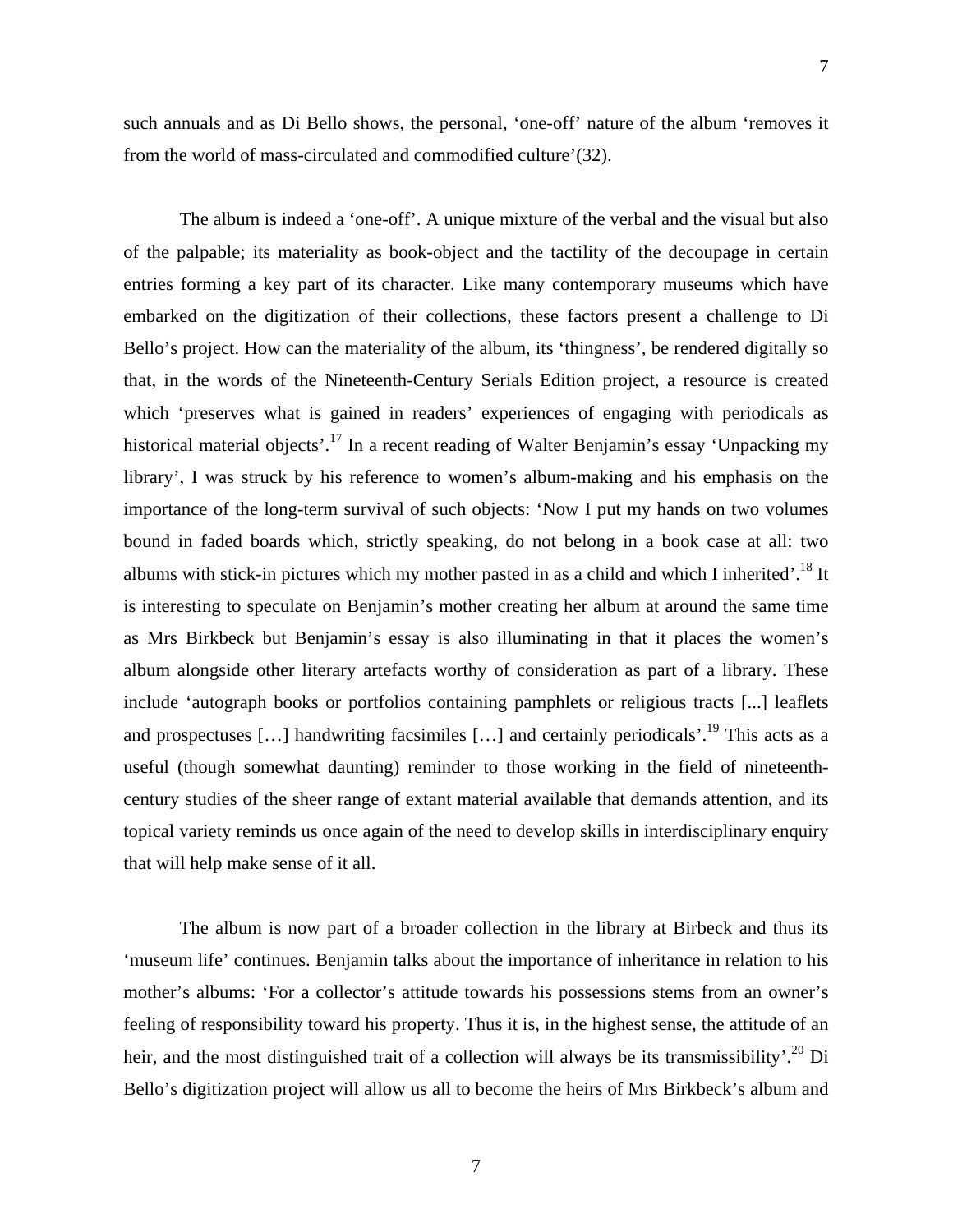its transmissibility to future generations will be assured. Her article provides a fascinating introduction to the album which contains much that will be of interest to scholars working in nineteenth-century visual culture as well as those with a particular interest in the work of the many 'donors' to the album. It will be well worth a visit!

3 Patrizia di Bello. *Women's Albums and Photography in Victorian England: Ladies, Mothers and Flirts* (Ashgate: forthcoming 2006).

4 The idea of the journal as museum has been discussed by Susan Crane in *Collecting and Historical Consciousness in Early 19th-Century Germany* (Cornell University Press, 2000).

 $<sup>5</sup>$  This entry appears on p.241 of the album and the identity of the contributor is unclear.</sup>

6 Laurel Brake, 'Writing, cultural production, and the periodical press in the nineteenth century', *Writing and Victorianism*, ed. J. B. Bullen (London: Longman, 1997), p. 54.

 $<sup>7</sup>$  The ticket is signed 'Mr and Mrs Gardner'. These were probably members of Mrs Birkbeck's family. Her</sup> maiden name was Anna Margaret Gardner.

<sup>8</sup> See for example George Hein, *Learning in the Museum* (London: Routledge, 1998) and Eilean Hooper-Greenhill, *Museums and the Interpretation of Visual Culture* (London: Routledge, 2000).

9 Victor Buchli, 'Introduction', *The Material Culture Reader*, ed. V. Buchli (Oxford: Berg, 2002), p. 4.

<sup>10</sup> George Gissing, *The Nether World* (1889; repr. Oxford and New York: Oxford University Press, 1992), pp.104-13. This argument challenges Tony Bennett's concept of the 'exhibitionary complex' in favour of a model of museum communication with more of an emphasis on visitor response. See T. Bennett, *The Birth of the Museum* (London: Routledge,1995).

11 Mieke Bal, *Double Exposures* (London: Routledge, 1996), p.87.

 $12$  One such juxtaposition appears on p.194 where a poem whose subject is a woman examining her reflection in a lake sits next to a drawing of a female nude looking down into the water.

<sup>13</sup> I explored this idea in an unpublished Master's dissertation *How can Museums support the teaching of literature* (Leicester: Department of Museum Studies, 1999), a small part of which appeared as 'Using museums to teach language and literature: three projects at the Geffrye Museum' *Journal of Education in Museums* 19 (1998), pp.27-30. For a far more sophisticated analysis of the links between reading and viewing in relation to

 1 James A. W. Heffernan, *Museum of Words: The Poetics of Ekphrasis from Homer to Ashbery* (London, University of Chicago Press, 1993), p. 3.

<sup>&</sup>lt;sup>2</sup> See for example Patrizia di Bello, 'The "Eyes of Affection" and Fashionable Femininity: Representations of Photography in Nineteenth-Century Magazines and Society Albums' *Phototextualities: Intersections of Photography and Narrative*, eds. A. Hughes and A. Noble (Albuquerque: University of New Mexico Press, 2003), pp. 254-70.